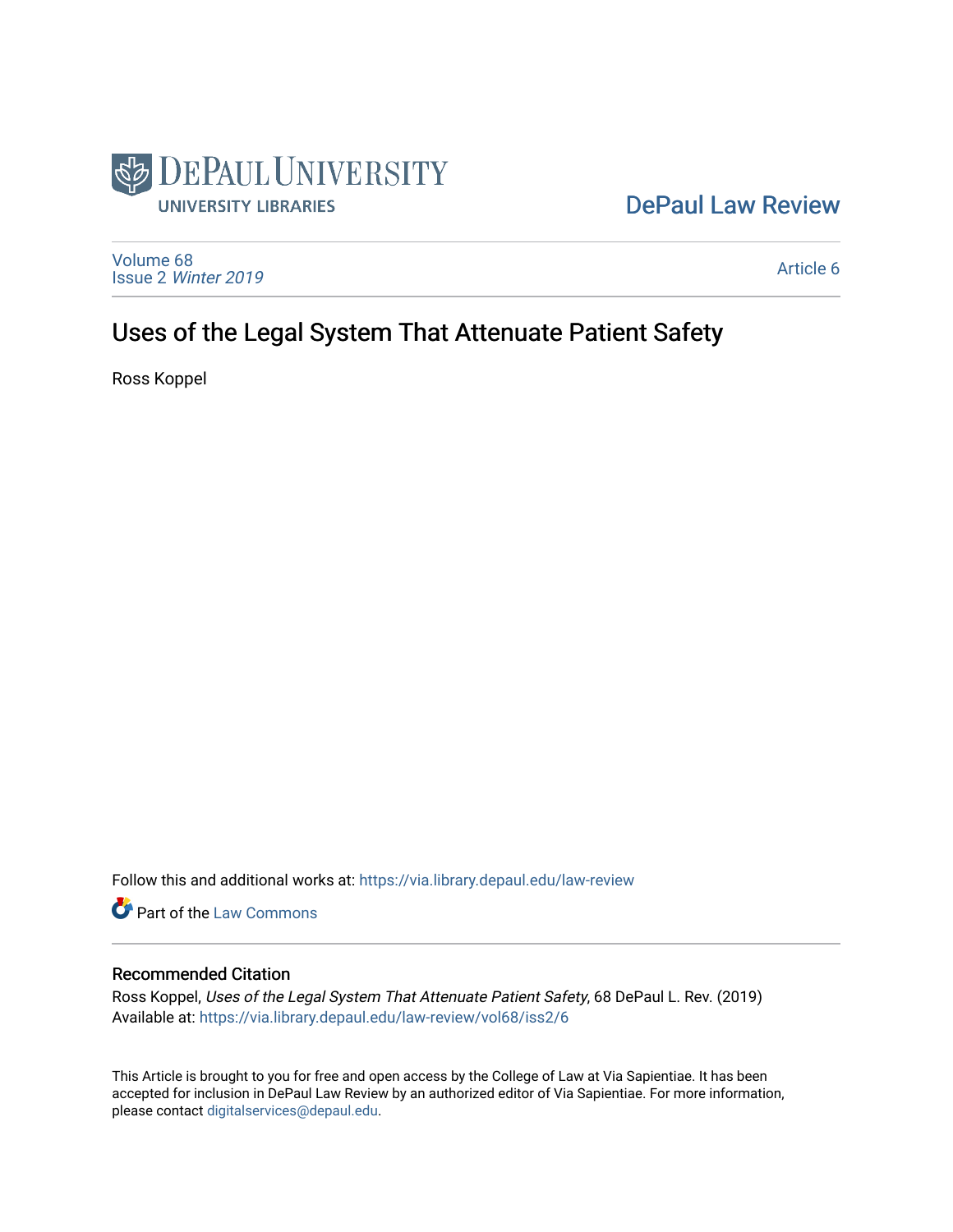# **USES OF THE LEGAL SYSTEM THAT ATTENUATE PATIENT SAFETY**

#### *Ross Koppel, Ph.D., FACMI*\*

#### **INTRODUCTION**

Electronic Health Records (EHR) vendors' contracts with hospitals and doctors exist within the framework of the U.S. legal system. This constraint offers neither comfort nor safety—often enhancing vulnerabilities to patients, clinicians, and healthcare organizations via the EHR industry's regulatory capture.<sup>1</sup> First, by the appointment of policy leaders with conflicted commitments, and second, by the acceptance of clauses in EHR vendors' contracts that are deemed unethical by leading medical organizations but nevertheless remain in force.2

#### I. CONTEXT

Medical errors are the third largest killer of Americans, only exceeded by cancer and heart disease.3 EHRs were deemed the solution to medical errors because of their abilities, including: to convey clear medication orders to pharmacies; to display all lab reports and medical notes; to be accessible from anywhere in the hospital or, indeed, anywhere in the country; and to easily share patient information

<sup>\*</sup> Ross Koppel, Ph.D., FACMI (University of Pennsylvania and the University at Buffalo) is a leading scholar of healthcare IT and of the interactions of people, computers, and workplaces. His articles in all the major medical journals are considered seminal works. Professor Koppel also directs several studies of cybersecurity. Both his research in medical informatics and cybersecurity employ his fifty-plus years of work in statistical analysis, evaluation methods, research methods, surveys, ethnography, computer usability studies, data visualization interpretations, the role of HIT in errors, and the sociology of work, organizations, and healthcare.

<sup>1.</sup> RAND CORP., AHRQ PUB. NO. 11-0105-EF, GUIDE TO REDUCING UNINTENDED CONSE-QUENCES OF ELECTRONIC HEALTH RECORDS (2011).

<sup>2.</sup> Ross Koppel, *Forward* to HIT OR MISS: LESSONS LEARNED FROM HEALTH INFORMATION TECHNOLOGY IMPLEMENTATIONS (Jonathan Leviss et al. eds., 2d ed. 2013); Ross Koppel, *Great Promises of Healthcare Information Technology Deliver Less, in* HEALTHCARE INFORMATION MANAGEMENT SYSTEMS: CASES, STRATEGIES, AND SOLUTIONS 101–25 (Charlotte A. Weaver et al. eds., 2016) [hereinafter Koppel, *Great Promises of Healthcare Information Technology Deliver Less*]; Kenneth W. Goodman et al., *Challenges in Ethics, Safety, Best Practices, and Oversight Regarding HIT Vendors, Their Customers, and Patients: A Report of an AMIA Special Task Force*, 18 J. AM. MED. INFORMATICS ASS'N 77, 77–78 (2010).

<sup>3.</sup> Martin A. Makary & Michael Daniel, *Medical Error—The Third Leading Cause of Death in the US*, 353 BMJ i2139 (2016).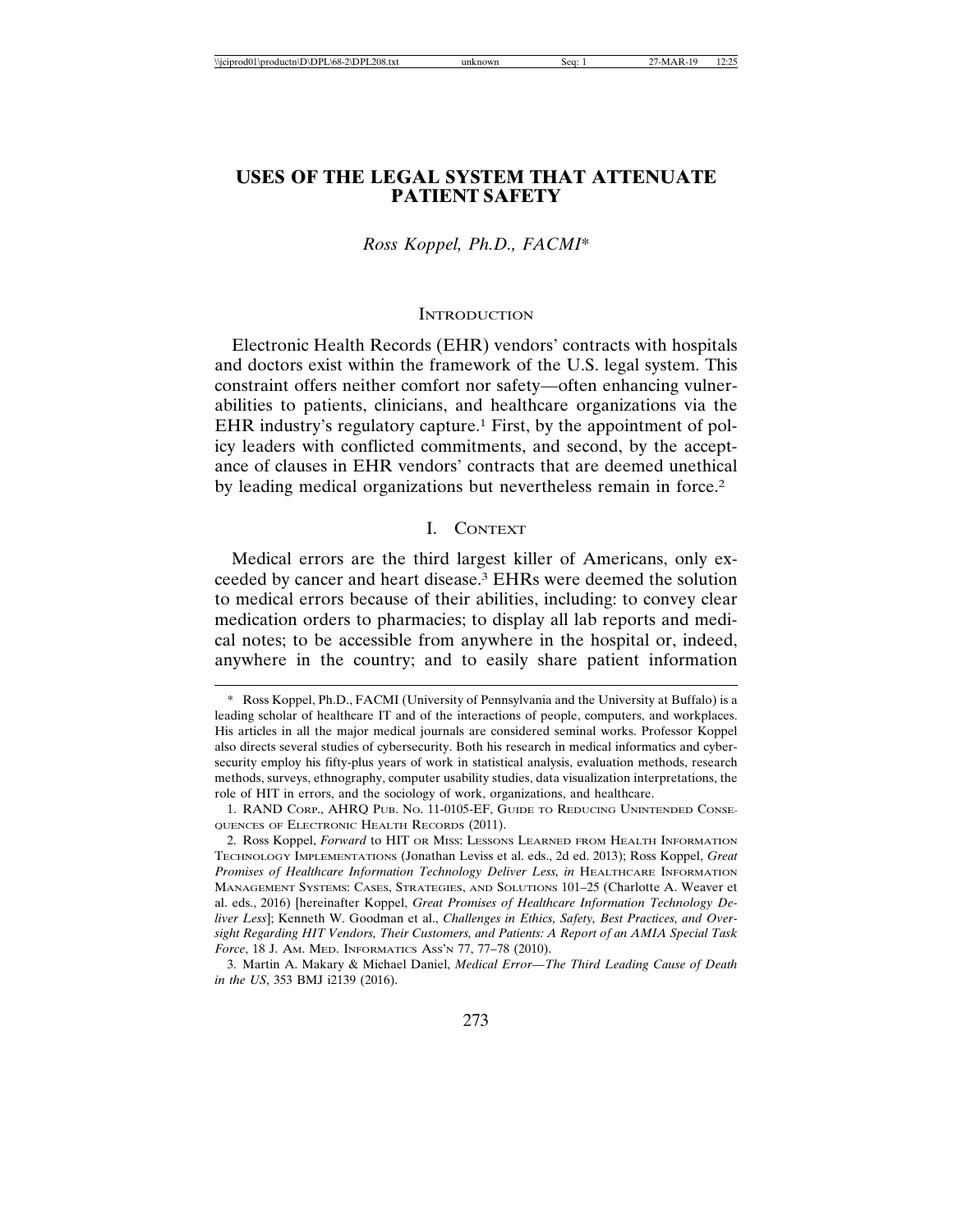amongst all healthcare providers, thus reducing redundant tests and speeding time to diagnoses. With those promises and context, we begin our discussion with the 1997 agreement between the U.S. Food and Drug Administration (FDA) and the EHR industry, including the industry's supporters.4 That agreement reflected the successful efforts by the EHR industry to convince the FDA that EHRs were so safe they need not be effectively regulated. There were two easily-met exceptions to this valuable accommodation: (1) EHR vendors should adopt "a code of good business practices," and (2) EHR vendors should submit voluntary reports of harms if known.<sup>5</sup> In effect, the EHRs in the United States have had a regulatory-free zone since that 1997 agreement with the FDA and EHRs' supporters and vendors. As recently as 2009, the legislation that created incentives worth \$27 billion for hospitals and doctors to buy EHRs still excluded safety and quality standards for EHR systems in the release of the final rule for the meaningful use of EHRs.<sup>6</sup> Moreover, when Dr. Jeffrey Shuren head of the FDA's medical devices division—called for mandatory reporting of adverse events, and required pre-marketing approval of EHR devices, the Office of the National Coordinator for Health Information Technology (ONC) dismissed Shuren's findings as "anecdotal and fragmentary."7

A review of the supporting arguments and terms of that 1997 agreement illustrates how advantageous it was and remains for EHR vendors. The EHR vendors and supporters: (1) claimed that regulation would impede innovation of this new industry; and (2) "charitably" offered to relieve the FDA of the burden of regulating them because

<sup>4.</sup> Randolph R. Miller & Reed M. Gardner, *Recommendations for Responsible Monitoring and Regulation of Clinical Software Systems*, 4 J. AM. MED. INFORMATICS ASS'N 442, 442–45 (1997).

<sup>5.</sup> *Id.* at 447.

<sup>6. 42</sup> U.S.C. § 300jj (Supp. V 2018); Fred Schulte & Emma Schwartz, *FDA Asks Hospitals to Report Safety Glitches in Digital Health Systems*, HUFFINGTON POST (May 11, 2010, 5:12 AM), https://www.huffingtonpost.com/entry/fda-asks-hospitals-to-rep\_n\_495691.html. "Meaningful use" refers to the Medicare and Medicaid EHR Incentive Programs that provide financial incentives to "eligible professionals" (e.g., physicians and hospitals that have bought and installed EHRs). In the words of CMS, these users have to "demonstrate 'meaningful use' of certified EHR technology through improved quality, safety, and efficiency of patient care." *The Medicare and Medicaid EHR Incentive Programs—Meaningful Use*, AM. C. PHYSICIANS, https://www.acp online.org/practice-resources/business-resources/health-information-technology/the-medicareand-medicaid-ehr-incentive-programs-meaningful-use (last visited Dec. 8, 2018). In reality, "meaningful use" refers to the obligation to buy and use some EHR functions to gain subsidies for the purchase of the software and to avoid penalties via CMS reimbursement deductions for failure or refusal to use the EHRs.

<sup>7.</sup> *FDA, ONC Clash Over Need for Regulation, Oversight of EHRs*, MEDSPHERE, http://www .medsphere.com/resources/news/health-it-news/3241-fda-onc-clash-over-need-for-regulationoversight-of-ehrs (last visited Apr. 15, 2018).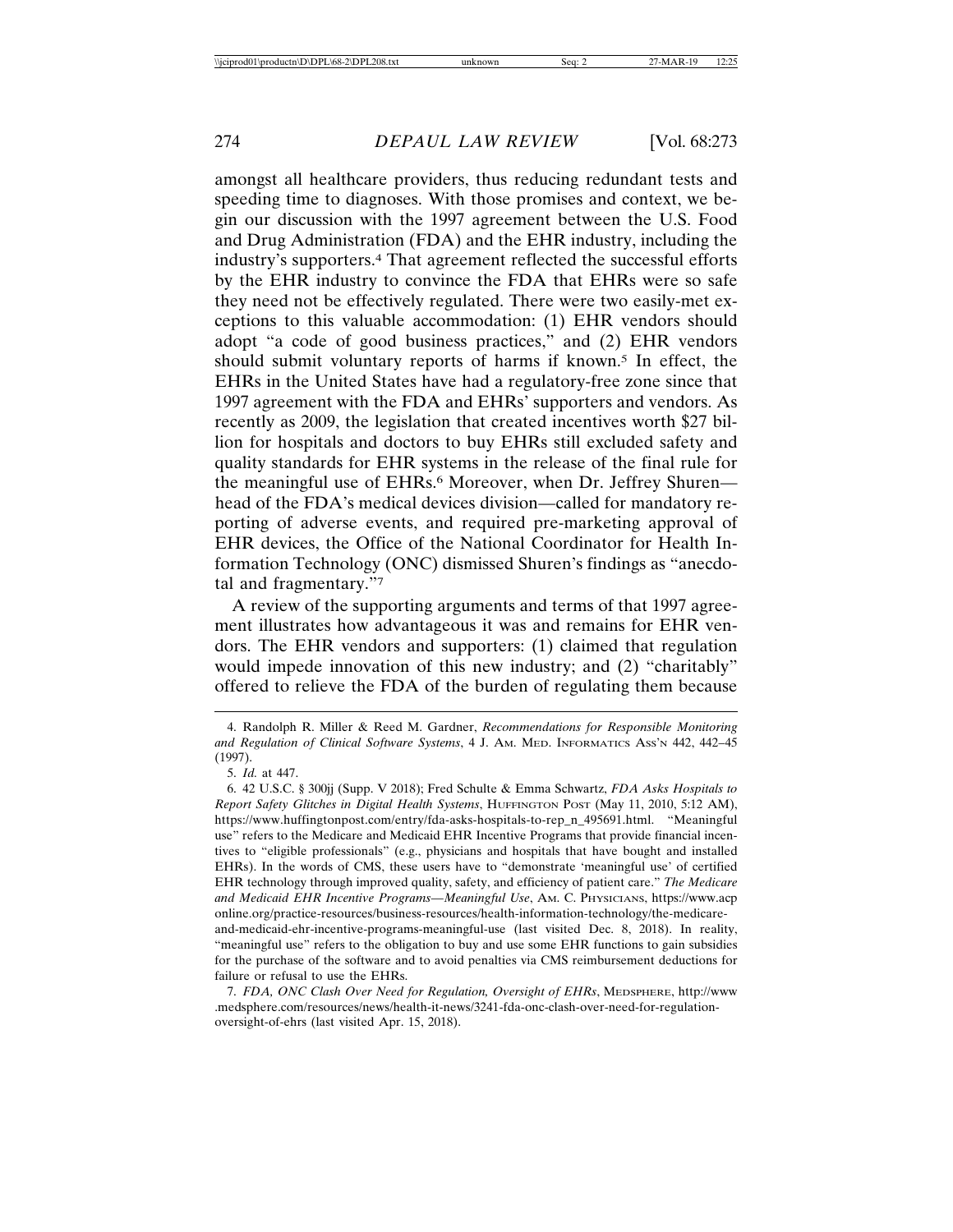the FDA had such limited resources it should best focus on devices that pose real risks to patient safety.8 EHRs, the vendors argued, were too safe to bother to regulate.

The first argument about impeding infant industry is remarkable because EHRs were already over thirty-five years old in 1997.9 Perhaps more relevant, if you ask any physician to pick a word—even now—to describe EHRs, "innovative" would almost certainly not be among their choices. Additionally, the second argument—the idea that EHRs are low risks for patient safety—is clearly absurd, perhaps paradoxical.10 Last year, for example, the Emergency Care Research Institute (ECRI Institute)11 listed EHRs and EHR guidance as the most dangerous of all the patient safety hazards of their top ten risks.12 EHRs were more hazardous than wrong patient errors, opioids, mismanagement of anticoagulants and antibiotics, missing critical test results, and failures to recognize when patients are dying.13 And, as detailed below, there are thousands of examples where EHRs were associated with patient harm.

# II. "HOLD HARMLESS" AND NON-DISCLOSURE CLAUSES

Putting aside (temporarily) the concern about regulatory capture, we focus on two clauses in EHR contracts that powerfully and deleteriously affect patient safety. They are the "hold harmless" and nondisclosure clauses.14

The "hold harmless" clause in EHR contracts functions to prevent vendors from being held responsible for errors in their software even if the vendor has been repeatedly informed of the problem and even if

11. The ECRI Institute is a non-profit organization that evaluates patient safety risks.

12. Mike Miliard, *Top 10 Patient Safety Concerns for 2017, According to ECRI*, HEALTHCARE IT NEWS (Mar. 14, 2017, 1:10 PM), http://www.healthcareitnews.com/news/top-10-patient-safetyconcerns-2017-according-ecri. EHR guidance is comprised of alerts that warn of allergies and drug-drug interactions, among other things. EHR guidance is known as Computer Decision Support (CDS).

13. *Id.*

14. Ross Koppel & David Kreda, *Health Care Information Technology Vendors' "Hold Harmless" Clause: Implications for Patients and Clinicians*, 301 JAMA 1276, 1276–78 (2009).

<sup>8.</sup> Miller & Gardner, *supra* note 4, at 447 ("We recommend that the FDA focus its regulatory efforts on those systems posing highest clinical risk . . . .").

<sup>9.</sup> As a thought experiment, what if commercial passenger jets in 1997 claimed that regulation was premature because it would impede innovation?

<sup>10.</sup> *See, e.g.*, Mary G. Amato et al., *Computerized Prescriber Order Entry-Related Patient Safety Reports: Analysis of 2522 Medication Errors*, 24 J. AM. MED. INFORMATICS ASS'N 316 (2017); Ross Koppel, *The Health Information Technology Safety Framework: Building Great Structures on Vast Voids*, 0 BMJ QUALITY SAFETY 1 (2015); G. D. Schiff et al., *Computerised Physician Order Entry-Related Medication Errors: Analysis of Reported Errors and Vulnerability Testing of Current Systems*, 24 BMJ QUALITY SAFETY 264 (2015).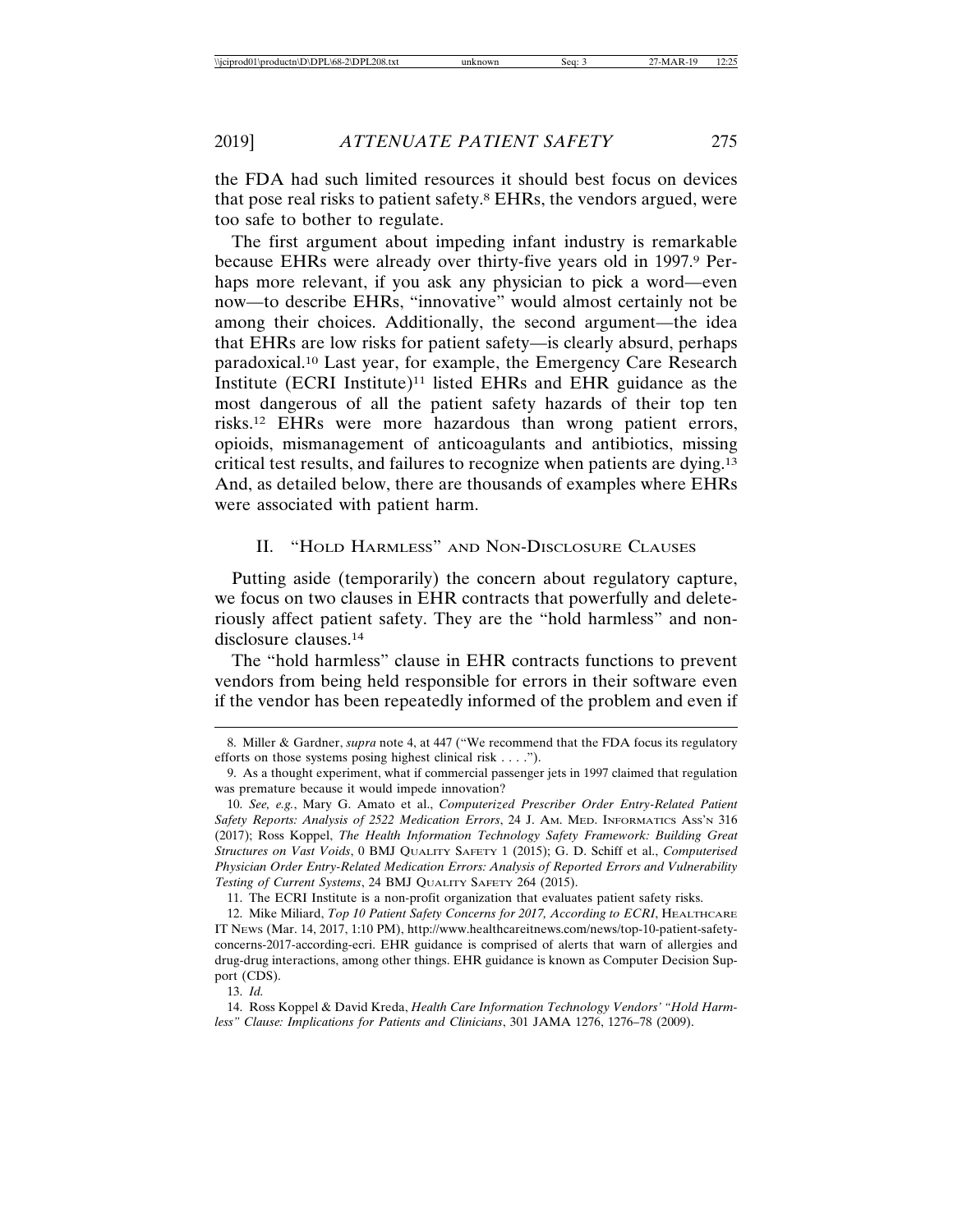the problem causes harm or death to patients. The clause relies on the doctrine of a "learned intermediary," that the doctor, pharmacist, nurse or other clinician has unique, esoteric medical knowledge and unique bedside knowledge which makes them entirely responsible for the patient's care.15 Vendors claim they simply supply a "tool" used by medical professionals. Vendors are held harmless for any and all errors, even if they are unambiguously at fault, and, as noted, even if they've been repeatedly informed of the risks.16 When I testified at Congressional and other hearings, every vendor's spokesperson began with, *inter alia*: "We create tools used by learned intermediaries—clinicians, in the practice of their profession."

Since the publication of the Koppel & Kreda article in the Journal of the American Medical Association (JAMA), two Institute of Medicine (IOM) reports and the American Medical Informatics Association (AMIA) task force on vendor relations have urged the removal of the hold harmless clause, calling it "unethical" and counter to the improvement of patient safety.17

#### *A. Has That Clause Been Removed? Unlikely*

There is some confusion about the persistence of that clause. Several vendors claimed that they did not intentionally insert them in their contracts; that they just sort of appeared—a form of spontaneous emergence or a vestigial from previous sales agreements. That said, few vendors deny their existence, although they claim that the clause is less onerous than it looks because of the possibility that it might be challenged in court. Some vendors also claim they have removed them. However, to date, no vendor to my knowledge has certified that their contracts are free of that clause. Moreover, vendors refuse to provide their contracts for public review on the grounds that the contracts are protected intellectual property (IP). Of note here, neither the ONC or the Centers for Medicare and Medicaid (CMS)—theoretically the regulators of EHRs—have ever demanded its removal.18

# III. NON-DISCLOSURE

The second clause discussed in the Koppel & Kreda piece is the non-disclosure clause. It is a more direct threat to patient safety because it prohibits doctors from openly making pejorative statements

<sup>15.</sup> *Id.* at 1278.

<sup>16.</sup> *Id.*

<sup>17.</sup> Koppel, *Great Promises of Healthcare Information Technology Deliver Less*, *supra* note 2, at 111.

<sup>18.</sup> *Id.*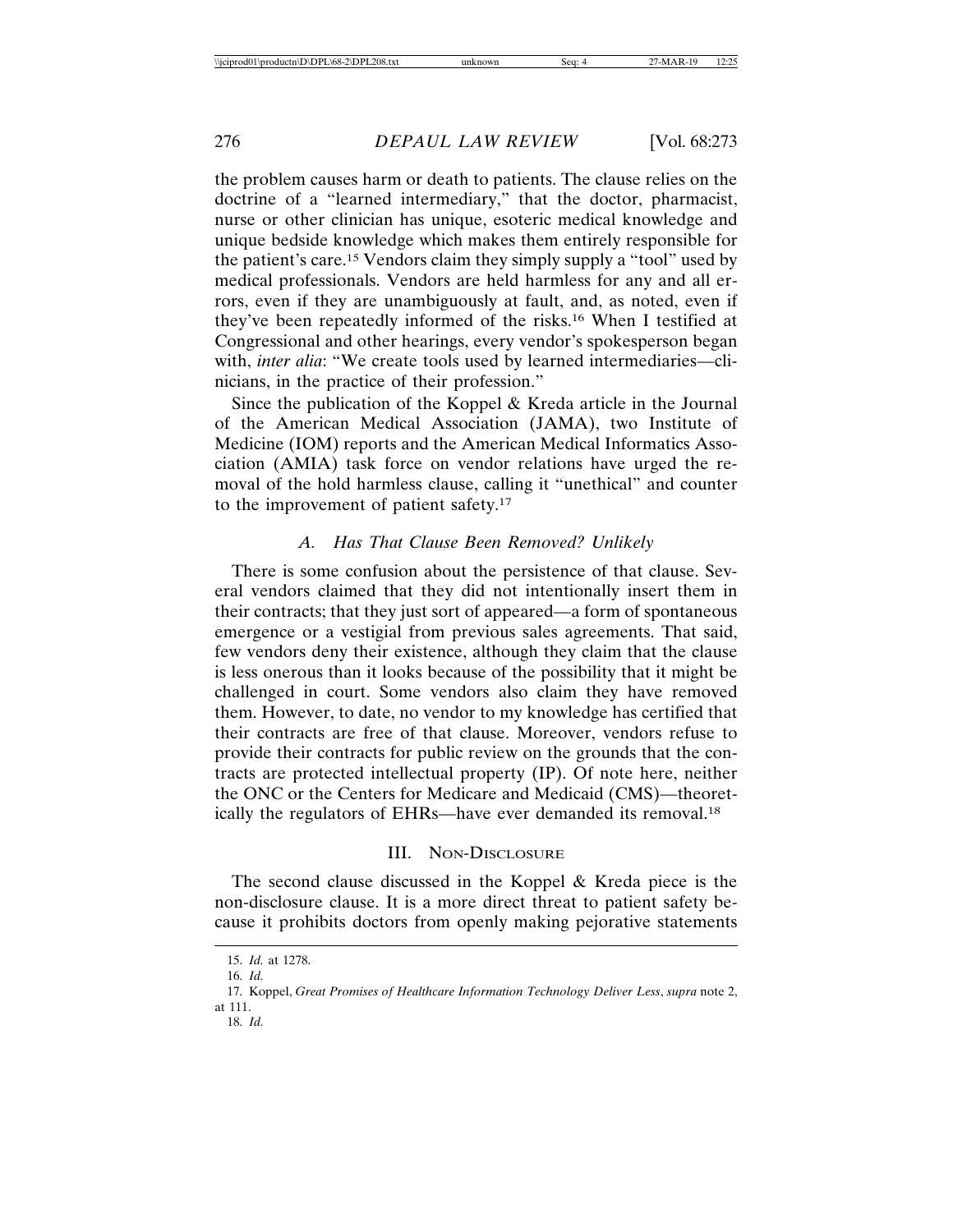about the EHR software; and far worse, it prevents them from posting screenshots of EHR interfaces that they find dangerous to patients. Thus, for example, a clinician cannot post a screenshot of a vendor's software that she finds misleading, disorganized, confusing, or downright lethal. A physician can complain about it in the vendor's electronic forum (which is controlled by the vendor), she can show it to the colleague at her shoulder, but she cannot make a pejorative comment at a public meeting, on a public listserv, or at a public forum. Most critical, she cannot post a dangerous screenshot to fellow clinicians or to the general medical community even if she accompanied that image with evidence of harm, with an explanation of why it is a danger to patient safety, and with a discussion of the role of, say, her hospital's IT department in exacerbating or facilitating the problem.

The results of this non-disclosure clause are that other clinicians and medical informaticists are prevented from learning of the problem or problems, they may harm more patients, and they are thwarted in efforts to improve safety or improve clinical efficiencies. I argue that patient safety is directly imperiled by this non-disclosure clause.

As to the existence of non-disclosure clauses in vendor contracts and the efficacy of their power: Everything noted above about hold harmless clauses applies exactly the same as the non-disclosure clauses. These clauses can be hidden in a sea of contract pages and they can be argued about, but we cannot get a public presentation or an assertion of their total removal.

# IV. LONG AND COMPLEX VENDOR CONTRACTS

Part of the difficulty of determining the prevalence and power of those clauses is the complexity of the vendor contracts. I have a copy of the EpicCare Inpatient Clinical Systems (Epic)19 contract with the Dallas hospital that misdiagnosed and failed to correctly treat Thomas Eric Duncan, the first American to die of Ebola. The hospital's EHR vendor contract is over 3,000 pages long. It was only obtained via the Freedom of Information Act (FOIA) because the hospital received public funding. It has hundreds of subparts and linked references. I have been told only a healthcare attorney familiar with health information technology (HIT) contracts could discern the many interrelated parts. I have also been told that because of the "joint and several

<sup>19.</sup> Epic is the name of a large EHR company. EpicCare is one of the many local brand names hospitals adopt to refer to their Epic EHRs.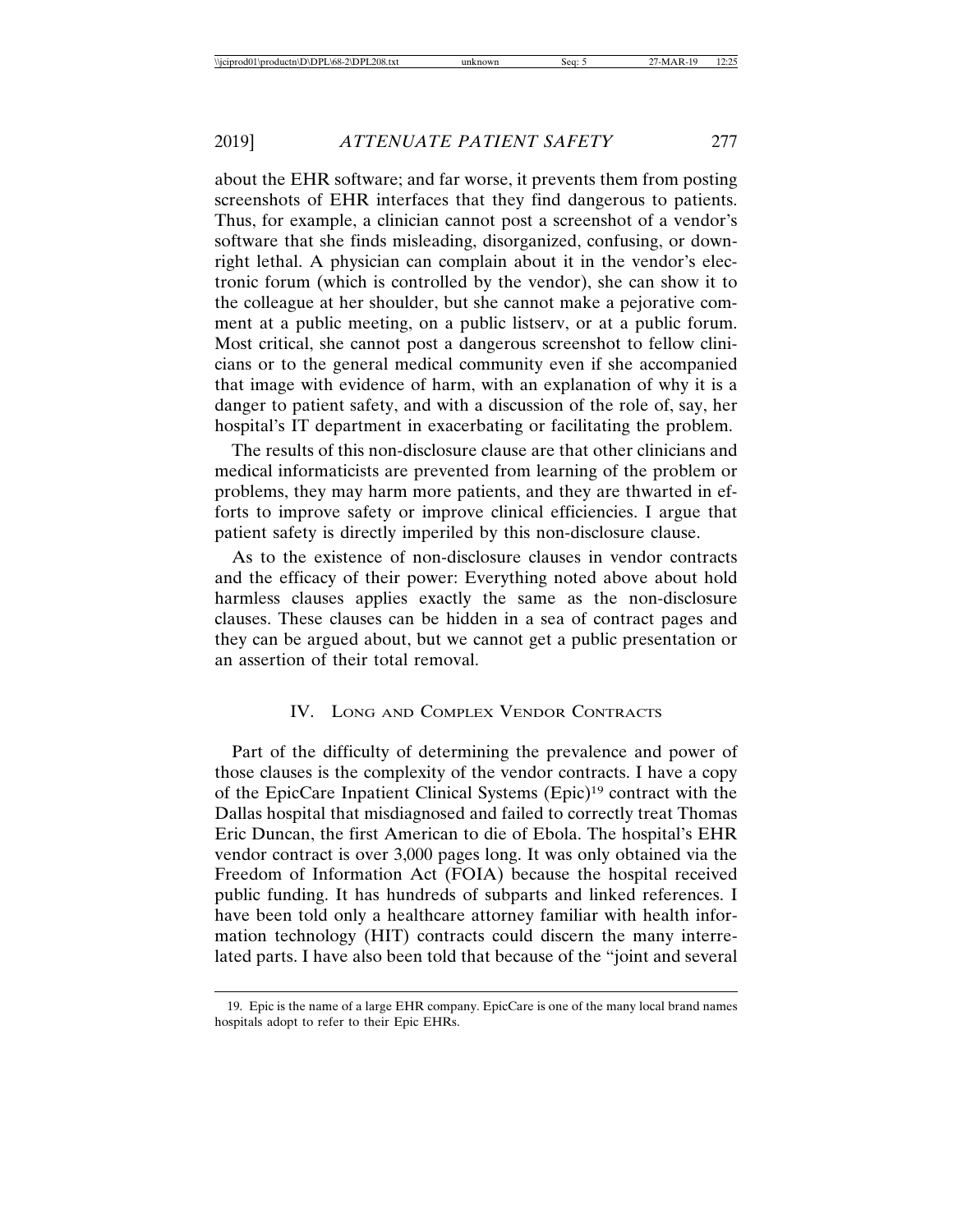clause," it is hard to easily identify the hold harmless or non-disclosure provisions.<sup>20</sup>

# V. WHY SCREENSHOTS ARE NEEDED

This following example illustrates the implications of the screenshot prohibition. It involves Dr. Robert Wachter's best-selling 2015 book: *The Digital Doctor: Hope, Hype, and Harm at the Dawn of Medicine's Computer Age*. 21 The first chapter of that book—which parallels our topic here—is about a young doctor who entered an order for a child needing an antibiotic. Almost all children's dosages are created in weight-based dosages, e.g., so many milligrams per kilograms of the child's weight. However, when the patient grows to be about 110 pounds (50 kilograms) the dosage usually shifts from weight-based to those of an adult, which are specified as the number of pills for each time of administration, e.g., one pill three times a day.

Unfortunately, this young patient was just at that point where the dosage ceased to be weight-based, but rather shifted to a standard adult dosage. There was a very subtle shift in the EHR ordering screen that imperceptibly switched from weight-based dosage to simply the number of pills to be administered. The two screens were almost identical. Tragically, because of the almost imperceptible screen change, the doctor meant to order the appropriate weight-based dosage, but instead accidentally ordered a full adult dosage multiplied by the child's weight. This accidental order equaled about thirty-eight adult-size pills—a dose that could have been lethal was given to the child. There's a long explanation of how the several alarms and efforts to intervene failed to stop the massive overdose, but the result was awful, with the child suffering grand mal seizures and requiring weeks in the ICU. Fortunately, the young boy survived.

I present this example because even the world-famous Dr. Robert Wachter struggled for many months with the vendor to be allowed to show the screenshot of the EHR ordering screen change that led to the event. This is the non-disclosure agreement in practice. Moreover, it illustrates how screenshots can enable others to learn from problems and then repair dangers. One can imagine how long it would take the average MD or IT staffer to get permission to display rele-

<sup>20.</sup> Koppel, *Great Promises of Healthcare Information Technology Deliver Less*, *supra* note 2, at 111.

<sup>21.</sup> ROBERT M. WACHTER, THE DIGITAL DOCTOR: HOPE, HYPE, AND HARM AT THE DAWN OF MEDICINE'S COMPUTER AGE (2015). Professor Wachter is one of the most famous doctors in the world; he is the founder of the "hospitalist" doctor movement, and he recently wrote the evaluation and plan for the English National Health Service's system and technology use.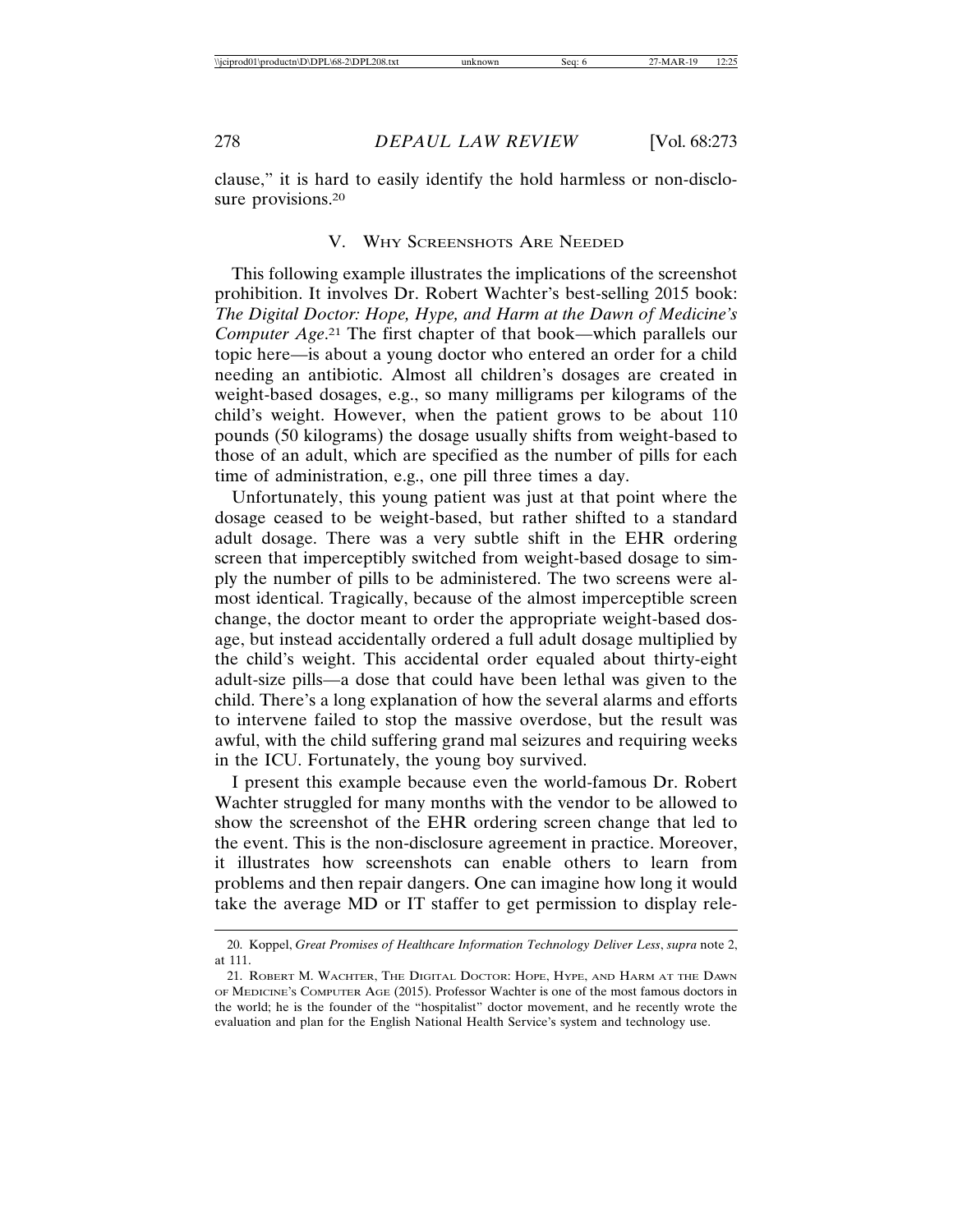vant screens and inform the profession and the patient safety community. She would probably never receive permission.

# VI. SCREENSHOTS AND THE FDA STUDY OF EHRS

This next Section, which discusses the nation-wide implications of non-disclosure clauses, provides a more comprehensive perspective that includes most major EHR vendors and several leading healthcare systems. Two years ago, I co-authored an analysis of EHR medication ordering screens. The study was commissioned by the FDA22 and coordinated at Brigham and Women's Hospital at Harvard Medical School (BWH) and Harvard Vanguard Medical Associates. It reflected the participation of the hospital systems from the University of Pennsylvania (where I was the site leader and co-Principal Investigator), Montefiore Medical System in New York City, Kaiser Permanente Northwest, and the University of Illinois at Chicago.23

The FDA wanted this study of EHR medication ordering screens to examine if drug name truncations might facilitate or generate medication errors. For example, if drug names were artificially truncated, the clinician might not be able to see if the dose was a different formulation, or in fact a very different medication with a longer name. We convinced the FDA to allow us to also examine the entire ordering screen to explore dangers caused by pop-ups (warning screens) that obscure the patient's full medication list (which could cause doubledosing) or hide the problem list (which is used for understanding the reasons for medications). Inconsistent listings might also defeat alerts for overdosing, under-dosing, double-dosing, or drug-drug interactions. To resolve this concern, we studied many EHRs screens and found over 50 examples that could lead to errors, some of which were serious. For one instance, we found an EHR that listed the medication "Coumadin" (brand name) and also listed the exact same drug as "warfarin" (generic). Critically here, if a patient were prescribed both of these identical drugs the EHRs alert system could not catch it and would not give a double-dose warning, thus endangering the patient with an anticoagulant overdose leading to hemorrhage and perhaps death.

We asked several local physicians in each of the five participating hospital systems with a different EHR to order a predetermined list of medications and to conduct a series of actions (e.g., change a dose

<sup>22.</sup> U.S. FOOD & DRUG ADMIN., UCM477419, COMPUTERIZED PRESCRIBER ORDER ENTRY MEDICATION SAFETY: UNCOVERING AND LEARNING FROM ISSUES AND ERRORS, https://www.fda .gov/downloads/Drugs/DrugSafety/MedicationErrors/UCM477419.pdf. 23. *Id.*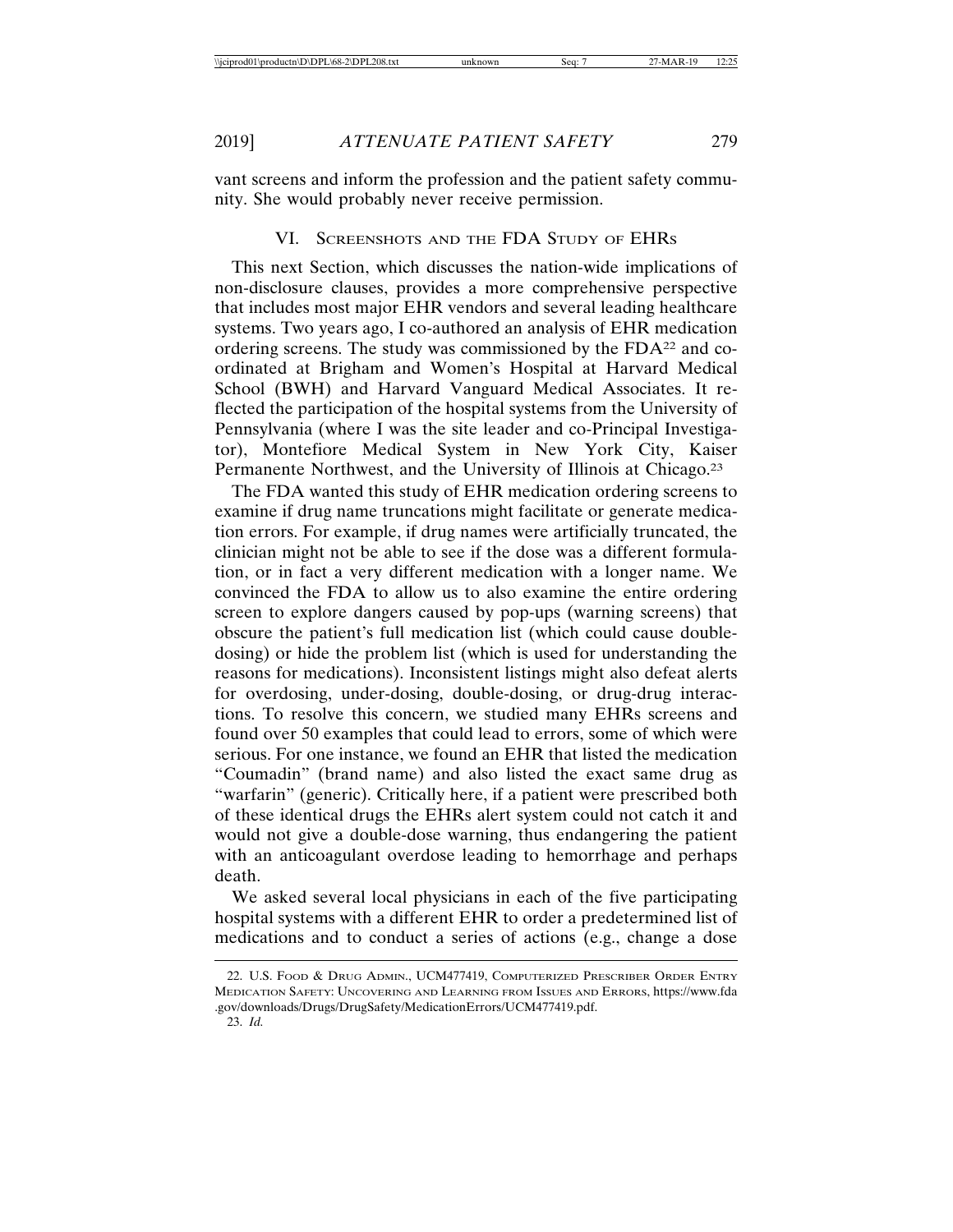from 4 milligrams to 5 milligrams). We then observed each screen as the process occurred. Obviously, to document the screens used for ordering medications we had to have images of the screens. At first, the vendors refused to allow us to record the screens on their usual grounds that screenshots are not permitted because of the non-disclosure clauses in their contracts. They additionally claimed that the screens are protected intellectual property (IP). We countered, first with the question: "Why do you want to protect the IP of screens that lead to patient harm?" That brought no response. Second, we emphasized that by refusing us, the vendors were refusing the FDA. That argument had a salutatory influence, and after much discussion, we received permission to tape the sessions with the caveat that only the FDA would see the resulting screenshots. While disappointed that others would not learn from the graphic examples, we accepted the limitation and conducted the research.

The results were remarkable and remarkably distressing. We identified and took screenshots of over fifty different dangers, including:

- inability to see what medications the user or other clinicians have ordered;
- inability to see the patient's other medications (thus leading to possible double-dosing or drug-drug interaction errors);
- items in drop-down lists not visible on the screen;
- ambiguity or inability to see the form of the drug (e.g., liquid, pill, patch, or suppository);
- drug names with added confusing text;
- inconsistent suffixes and modifiers (e.g., child dose, extended release, or "only for use on patients with renal monitoring");
- failure to transmit medication discontinuation orders;
- inability to put orders "on hold" (which is usually placed before a surgery and many examinations); and
- use of inconsistent taxonomies and dosage systems.

After a year or two of additional discussions with the vendors, all but one vendor allowed us to share the screenshots publicly. However, that one vendor—with more than a lion's share of the market—prevented us from displaying the screenshots, some of which are clearly dangerous or deadly. We worked around this limitation by substituting the one vendor's screens with parallel screens taken from Harvard's homegrown, but by then superannuated, EHR. These images and screenshots illustrated over fifty EHR risks caused by dangerous and confusing EHR interfaces. The resulting publication, now available from the FDA as a free PDF, is titled "Computerized Pre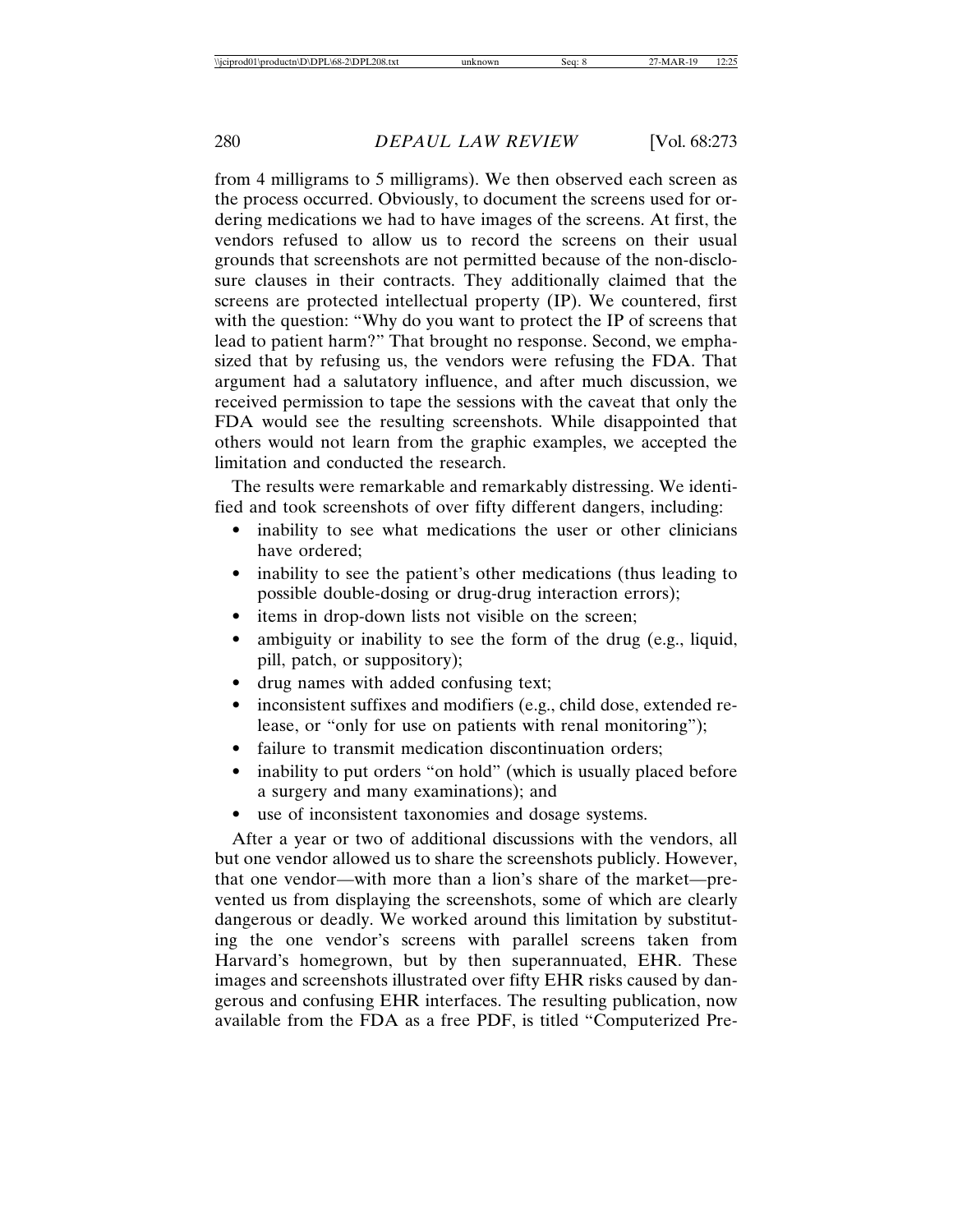scriber Order Entry Medication Safety: Uncovering and Learning from Issues."24

But wouldn't that document have been more helpful if we were able to present the findings when first available, rather than haggle for a year or two? Wouldn't it be more helpful if the document included all of the full images from each system we studied?

#### VII. THE PROBLEM WITH REPORTING PROBLEM

Another consequence of non-disclosure and lack of sharing information, in the already complicated process of EHR implementation and optimization, is that clinicians are often uncertain why things don't work and who is at fault.<sup>25</sup> Their uncertainty is understandable because EHRs are affected by a number of factors: tens of thousands of moving parts; constant updates and modifications by the provider's local IT department and by the vendor; frequent changes to the medication formulations (e.g., the pharmaceutical company changes the 40 milligram pill to a 35 milligram sustained release capsule); the inventory decisions of internal pharmacies, called "formularies;" the actions of outside pharmacies; and computer decision support algorithms which often differ from ward to ward and from facility to facility.<sup>26</sup> In addition, because the EHR digitally interacts with hundreds of other IT systems—e.g., inventory, local pharmacy IT, thousands of smart pumps and monitors, outside labs, inside labs, medical devices, and outside pharmacies—the user often does not know the reason she is encountering a problem.27 The user always wonders: Is it me? Is it a recent update? Is it a missed memo? Is it a recent training session I forgot to attend? Is it a new drug formulation? Is it a new treatment protocol? Is it new order-sets? Thus, users' uncertainties often result in few problems being reported because of their unknown causes, fear of looking foolish, and, of course, lack of time when they are trying to order medications for patients.28 Bad user interfaces therefore continue unreported and unaddressed. The implications to patient safety and clinician frustration are obvious.29

<sup>24.</sup> *Id.*

<sup>25.</sup> *See* Christine A. Sinsky et al., *Comparative User Experiences of Health IT Products: How User Experiences Would Be Reported and Used*, INST. MED. NAT'L ACADS. 8 (Sept. 2012), https:/ /nam.edu/wp-content/uploads/2015/06/comparative-user-experiences.pdf.

<sup>26.</sup> *See id. See generally* ROSS KOPPEL & SUZANNE GORDON, FIRST, DO LESS HARM: CON-FRONTING THE INCONVENIENT PROBLEMS OF PATIENT SAFETY (2012).

<sup>27.</sup> Sinsky et al., *supra* note 25, at 8. *See generally* KOPPEL & GORDON, *supra* note 26.

<sup>28.</sup> Sinsky et al., *supra* note 25, at 8.

<sup>29.</sup> *Id. See generally* KOPPEL & GORDON, *supra* note 26.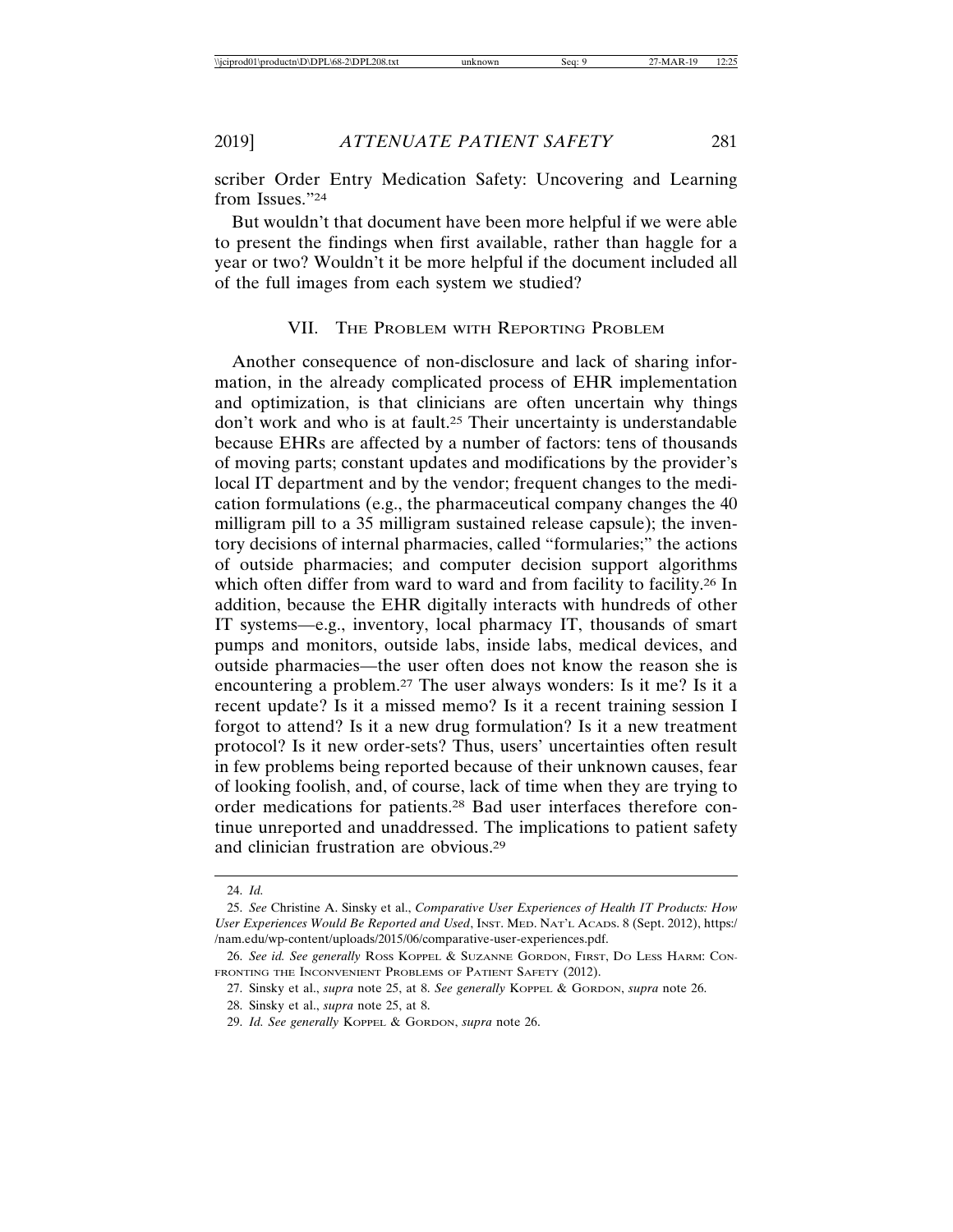# VIII. LACK OF DATA STANDARDS AND LIMITED INTEROPERABILITY

Without unified data standards and data formats, achieving interoperability across systems—and indeed sometimes across the hallway—is impossible. Proprietary interests, legacy systems, and previous capital investments make agreement on standards difficult. But without unified data standards and data formats, we create Towers of Babel within each medical facility and across the nation. Worse, we severely attenuate the utility of HIT, which was based on the essential idea that patients' data were available anywhere for both routine care and emergencies. Without unified data standards we cannot share information across systems, and we fail to achieve real interoperability. These Towers of Babel become isolated from each other—a noisy but deaf city.

# *A. Missing Data Standards and the Loss to Medical Progress*

In addition to the loss of information for individual patients, data standards would enable far greater patient safety and medical knowledge advancement. This would allow research to move medical science ahead by decades via access to the oceans of available data to be combined and analyzed. Yet, despite enthusiastic agreement on their need and value, EHR data standards are still not set. I suggest six reasons:

# *1. Speed Available Products to Market*

Legislators and regulators did not insist on data standards in part because of the government's expectation that EHRs would bring massive improvements in safety and money savings just by use of the technology itself.30 With this belief, regulators allowed the EHR vendors to sell whatever systems were then available with whatever separate data standards existed in their systems. This benefitted the vendors by not delaying their products' passage to the market and also by encouraging market share capture with their existing or nascent products—a powerful lock because of the vast costs and lengthy implementation process. In the words of many physicians, "the industry rushed their not-ready-for-prime-time software to market."

<sup>30.</sup> *See* Koppel, *Great Promises of Healthcare Information Technology Deliver Less*, *supra* note 2, at 106.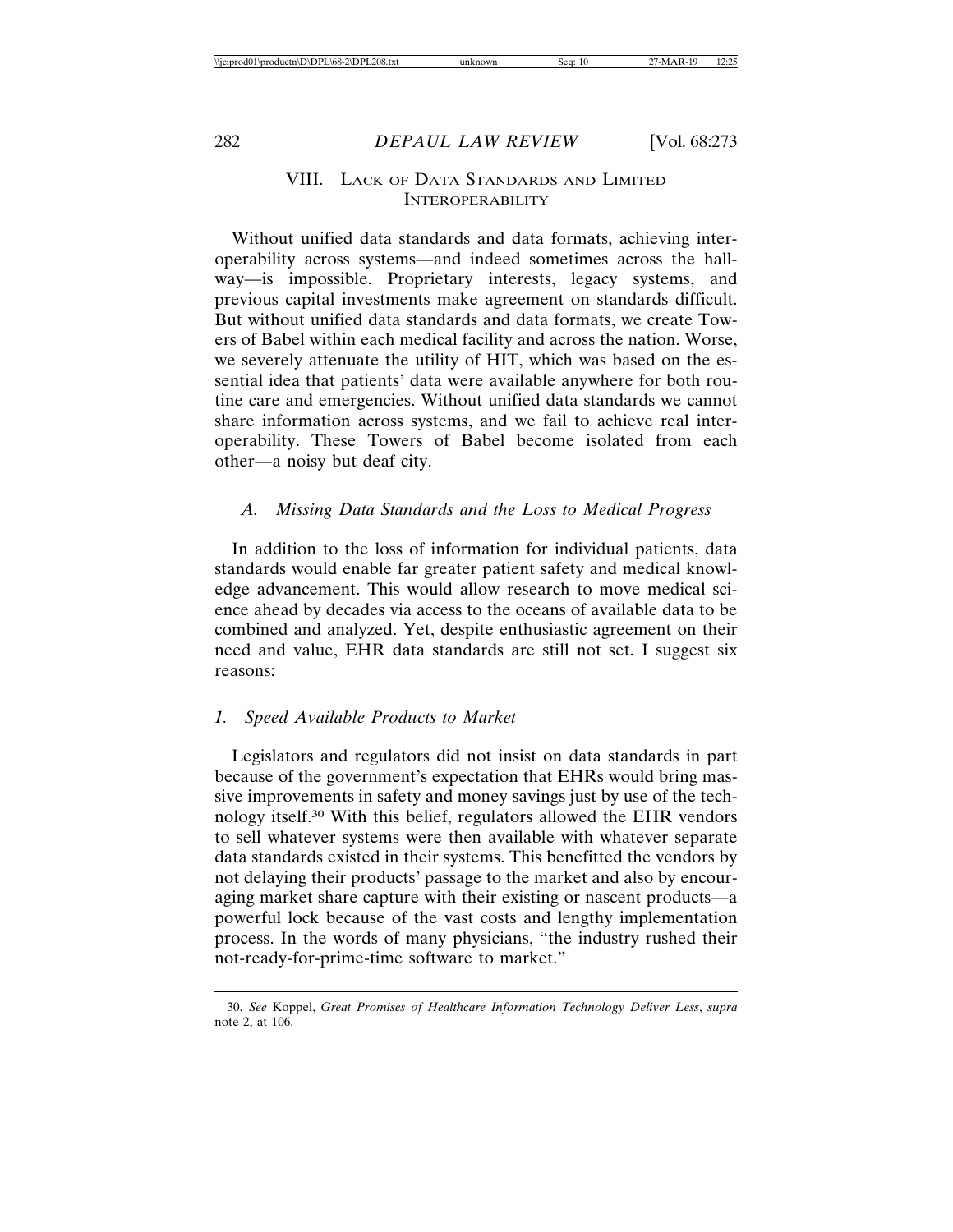# *2. Network Effects and Lumpy Capital Investments*

Vendors also benefit from sales of integrated collections of proprietary systems that communicate primarily with their own brands. This requires the purchase of the vendor's entire suite of products and discourages the purchase of "best of breed" systems or of maintaining some legacy systems. Probably more important here, however, is that large HIT systems are so costly and take so many years to implement, there is little room for buyer's remorse. Once an organization buys an EHR, it is generally wed to that system for many years. Organizations do not easily junk a system that costs five hundred million dollars in direct cost and four or five times that figure in personnel costs and other costs for implementation, linkages, retrofitting, and training. The vendors thus sought to capture market share as soon as possible. They were incentivized to rush their HIT products to market before the products were sufficiently tested and before the vendors could be pressured to harmonize or set data standards.

# *3. Government Subsidies and Penalties for Laggards*

In 2009, the government obliged doctors and hospitals to install the systems with a combination of carrots and sticks.<sup>31</sup> The carrots were government subsidies paid to hospitals and to doctors to buy the systems. Hospitals and physicians received millions to help purchase the systems. The sticks were in the form of penalties to hospitals and doctor's offices that failed to quickly buy and use the EHRs. Healthcare providers suffered crippling penalties in Medicare and Medicaid reimbursements if they remained wallflowers at the HIT digital dance party, i.e., if they didn't buy the EHRs and use them for a prescribed set of minimal functions.

# *4. Ideology, Orthodoxy, and Public Relations*

The HIT industry, its true believers, and government agencies actively promoted EHRs with a constant public relations effort to convince clinicians and patients that EHRs were safer—by definition. The ideology was constantly reinforced: more HIT = safer care. To help the campaign, government funders refused research grants to many of those who wished to conduct studies that might cast doubts about the claims of the technology's extravagant successes. HIT agnostics were seen as retrograde and dangerous to patient safety. Those with any reluctance to overlook EHR-caused problems, inefficiencies, and medical errors were seen as technophobes, incompetents, and non-

<sup>31.</sup> *See* 42 U.S.C. § 300jj (Supp. V 2018).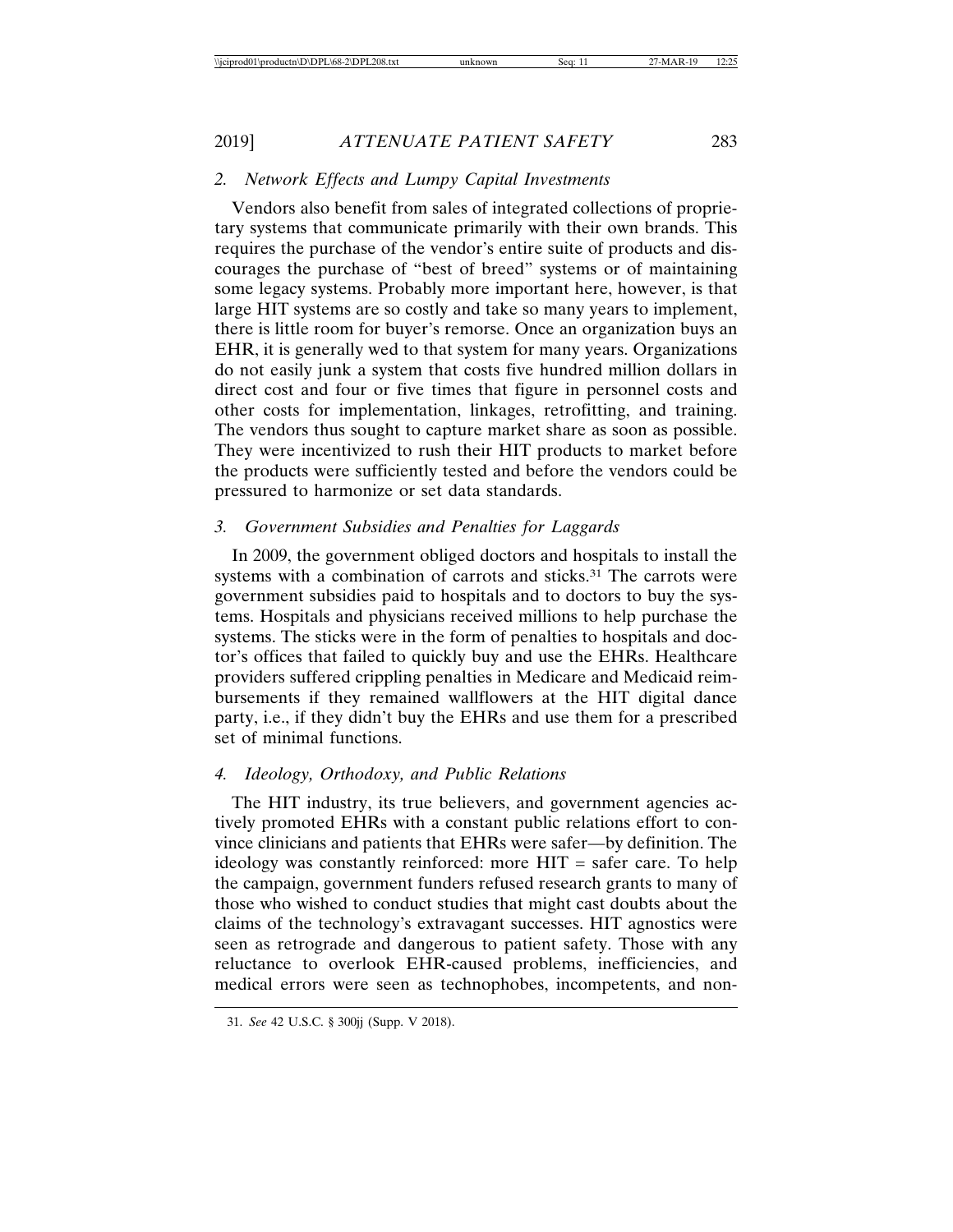team players. This form of us-versus-them ideology ultimately deteriorated the very technology it was intended to protect by ignoring or explaining away weaknesses, and by always assuming the next version or patch will solve all problems.

#### *5. Publication Amenability*

The HIT bandwagon was facilitated by medical and informatics journals' usual publication bias favoring positive findings (e.g., EHRs save lives and money), and by editors and reviewers who became champions of the technology as necessary to save medicine from its problems. Major journals published papers showing EHRs could eliminate errors by up to 86% compared to paper systems—even though many of the errors "eliminated" were inherent in the digital process itself and had no relevance to actual patient safety.32 For example, with EHRs, all medication orders are automatically electronically signed, whereas with paper a physician might not sign an order that she dictated to the ward secretary. Or with EHRs, one must specify the route of the medication, whereas with paper it is possible to put in an order for a suppository or skin patch without specifically saying how it was to be administered to the patient. As the leading patient safety and HIT scholar David W. Bates noted as long ago as 1998, many of the errors "eliminated" by EHRs were inconsequential, would never have reached the patient, or both.33 Nevertheless, U.S. professional publications overwhelmingly highlighted the strings of success and seldom devoted ink to the problems.

# *6. Career Implications*

The vast funds involved, and the consequential career implications of those participating in HIT purchases also encouraged intimidation of critics and those who reported problems with the technology. That is, a Chief Information Officer (CIO) or Chief Medical Information Officer (CMIO) who advocated spending millions or billions on im-

<sup>32.</sup> *See generally* Joan S. Ash, et al., *Computerized Physician Order Entry in U.S. Hospitals: Results of a 2002 Survey*, 11 J. AM. MED. INFORMATICS ASS'N 95 (2004); Joan S. Ash, et al., *Some Unintended Consequences of Information Technology in Health Care: The Nature of Patient Care Information System-Related Errors*, 11 J. AM. MED. INFORMATICS ASS'N 104 (2004); David W. Bates et al., *Effect of Computerized Physician Order Entry and a Team Intervention on Prevention of Serious Medication Errors*, 280 JAMA 1311 (1998) [hereinafter Bates et al., *Effect of Computerized Physician Order Entry and a Team Intervention on Prevention of Serious Medication Errors*]; David W. Bates, et al., *Effects of Computerized Physician Order Entry and Clinical Decision Support Systems on Medication Safety: A Systematic Review*, 163 ARCHIVES INTERNAL MED. 1409 (2003).

<sup>33.</sup> Bates et al., *Effect of Computerized Physician Order Entry and a Team Intervention on Prevention of Serious Medication Errors*, *supra* note 32, at 1314.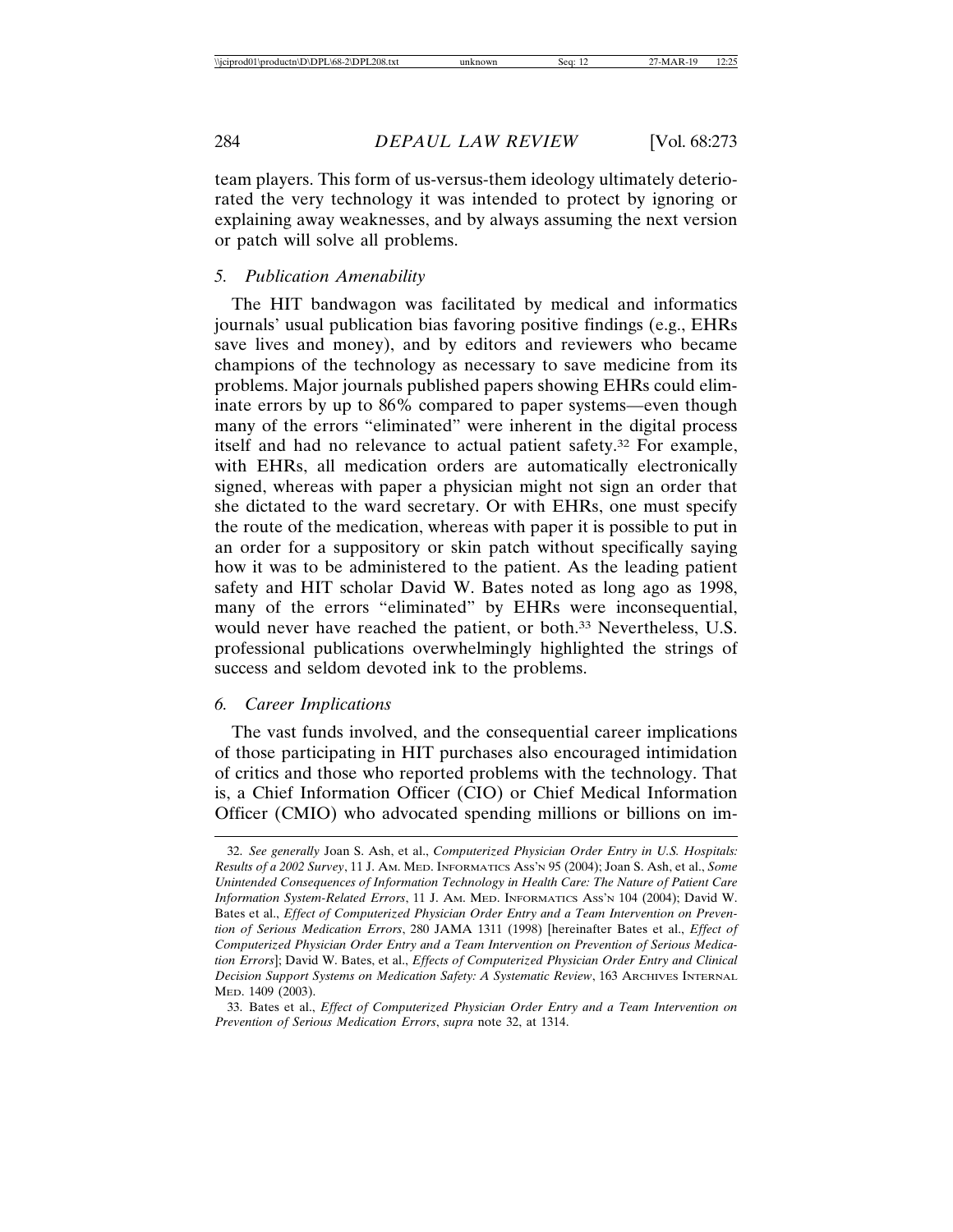plementing an EHR is less likely to describe that purchase and installation as a failure. Those raising doubts or demanding independent evaluations or return on investment (ROI) analyses are not appreciated. One is reminded of the Sicilian proverb that "one does not examine the bride as carefully if the dowry is very large." On the other hand, history does not suggest that products are improved by ignoring their faults.

# *B. Lack of Standards and Interoperability Produce a Workaround*

Because all agreed that industry-wide data standards and interoperability could and should be a key benefit of EHRs—and indeed, a major underlying function—there was increasing pressure to find a solution to the lack of interoperability. Absent regulations or self-regulation by the industry, the proposed solution now focuses on a workaround called "application programming interfaces" (APIs).<sup>34</sup> APIs are intended to create the digital equivalent of a "Rosetta stone" for different systems with different data standards. It is hoped EHRs will be able to communicate across systems via the API as a crosswalk or translation service that will make the information intelligible to different systems using differing data standards.35 However, as John D'Amore et al. have demonstrated, APIs and related workarounds can fail to accurately convey the needed information across systems.36 There are just so many variations on how the information is entered and stored in EHRs that overcoming the resulting cacophony with digital workarounds is not always assured. APIs are improving and work much of the time, but given the life-critical needs for correct patient data, a workaround remains a second-best solution.

# IX. USABILITY

The last issue we discuss is how usability is affected by regulatory capture and by the non-disclosure and hold harmless clauses. Usability is defined as the design and functionality of the software that allows users to accomplish their goals without undue struggles. A welldesigned EHR (or any software interface) is understandable, predict-

<sup>34.</sup> Alexa T. McCray et al., *Health IT Vendors and the Academic Community: The 2014 ACMI Debate*, 60 J. BIOMEDICAL INFORMATICS 365, 366 (2016). An application program interface (API) is a piece of software that contains routines, protocols, and tools that specifies how other software components should interact.

<sup>35.</sup> *Id.* at 366.

<sup>36.</sup> John D. D'Amore et al., *Are Meaningful Use Stage 2 Certified EHRs Ready for Interoperability? Findings from the SMART C-CDA Collaborative*, 21 J. AM. MED. INFORMATICS ASS'N 1060, 1066 (2014); *see also* McCray et al., *supra* note 34, at 366.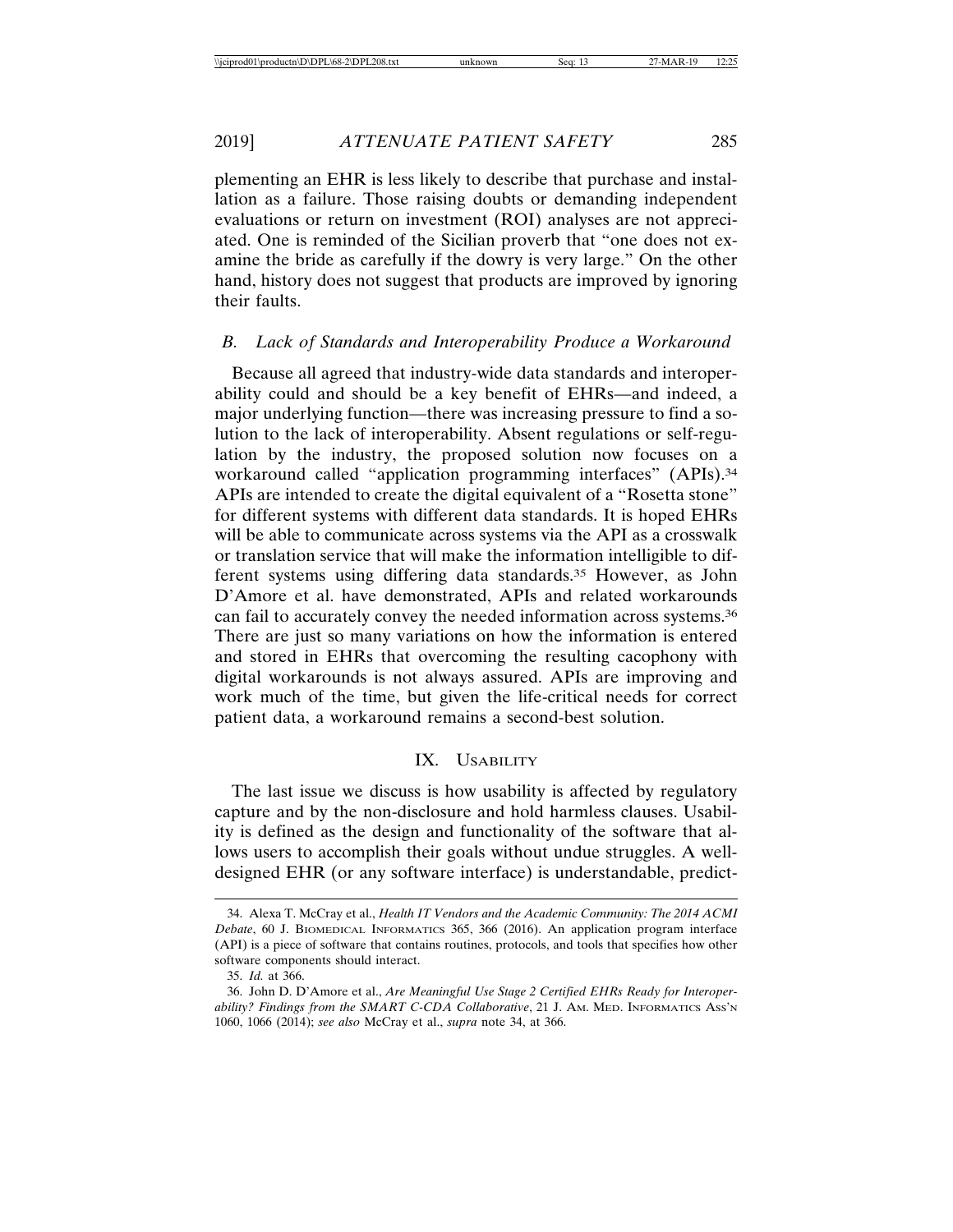able, and learnable. Additionally, EHR should allow users to understand where they are in the program (navigation) and provide useful visualizations and data displays. A usable EHR interface is less likely to generate errors than a user-hostile one and does not cause unnecessary frustration. However, many clinicians' usability problems are far less likely to be addressed without transparency, screenshots, and ongoing reporting of usability issues. Those views can be fairly characterized as user-hostile, time-consuming, frustrating, and error-prone.37 Common examples of EHR usability problems include:

- the need to click 27 times and scroll for 45 seconds to find two items that should be contiguous (the clickarrhea epidemic);<sup>38</sup>
- scales that are chronological on part of the screen and reverse chronological on another;
- logos that have different meanings, sometimes on the same screen;
- medical test names that differ from screen to screen;
- inability to find needed information where it should be;
- drop-down lists that continue to the next screen but don't warn the user;
- fonts that are illegible to adults of any age;
- color combinations that obscure findings; and
- failure to clearly differentiate critical findings, whether positive or out-of-range, from routine results.

Limitations imposed by the non-disclosure clause severely attenuate effective reporting of clunky, inconvenient, and even dangerous EHRs. Without free and ongoing feedback, the profession and IT leaders are less likely to be told of problems and are far less likely to receive actionable information about these problems. Underlying these problems are the motivations, beliefs, and administrative structures of the Office of the National Coordinator of Healthcare IT (ONC), which, as we shall see, may serve as an excellent example of regulatory capture. From its creation, the ONC did not focus on usability,39 but rather, sought to downplay it by mirroring the vendors' views that usability was "subjective," "too theoretic for practical application," "too dependent on the implementation process," "too dependent on individual user skill," "unscientific," and "unmeasurable."

<sup>37.</sup> *See* Robert Wachter & Jeff Goldsmith, *To Combat Physician Burnout and Improve Care, Fix the Electronic Health Record*, HARV. BUS. REV. (Mar. 30, 2018), https://hbr.org/2018/03/tocombat-physician-burnout-and-improve-care-fix-the-electronic-health-record.

<sup>38.</sup> Sinsky et al., *supra* note 25, at 6–7.

<sup>39.</sup> Letter from the Adoption Certification Workgroup, Health IT Policy Comm., to David Blumenthal, Nat'l Coordinator for Health Info. Tech. (Apr. 22, 2010), https://www.healthit.gov/ sites/default/files/facas/adoptioncertificationletterhitsafetyfinal508.pdf.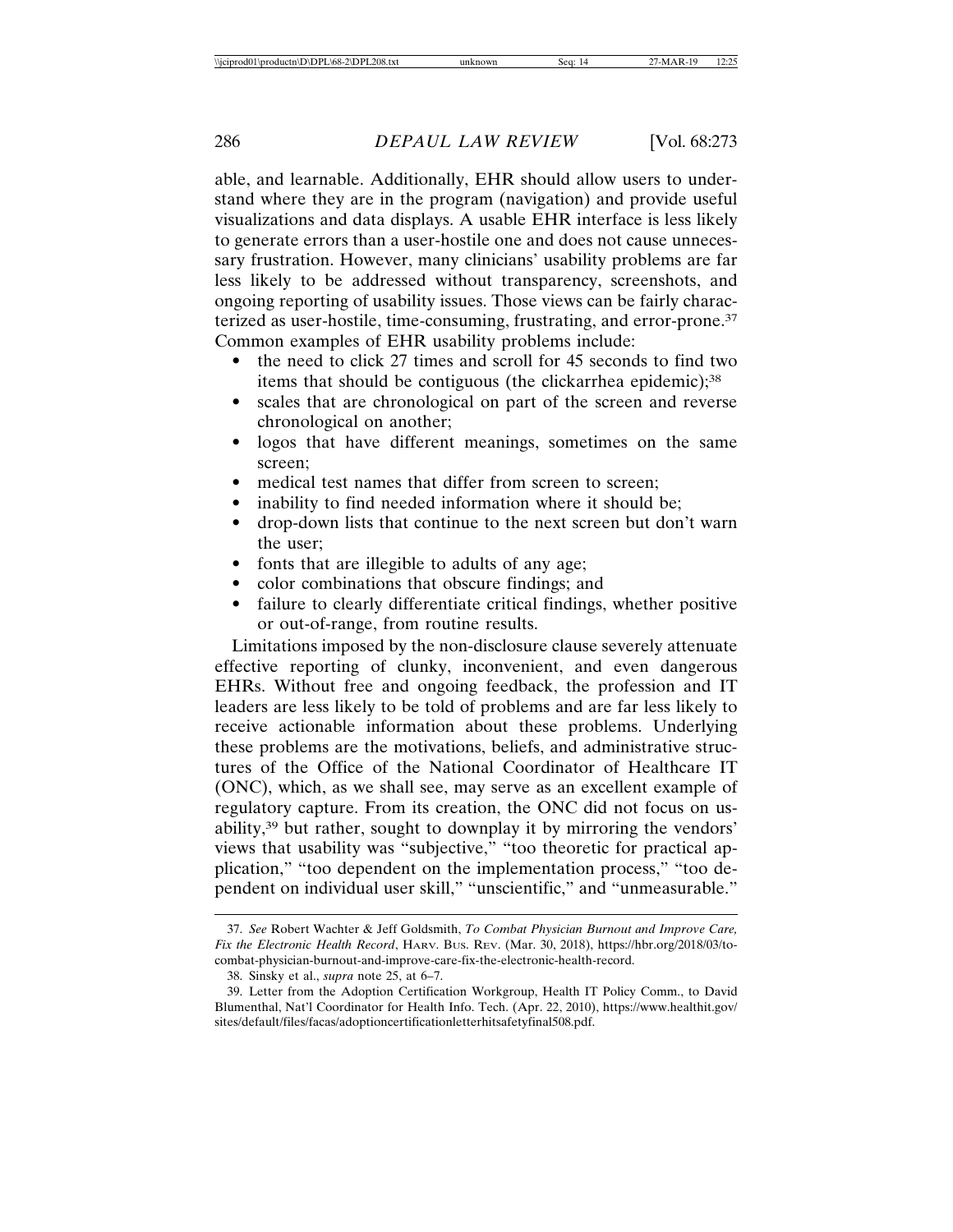In fact, the role of EHR usability evaluation was not taken up by the ONC until recently. In the enabling legislation, the Health Information Technology for Economic and Clinical Health Act (HITECH) of 2009,40 usability was to be overseen by the National Institute of Standards and Technology (NIST).<sup>41</sup> However, rather than encourage NIST to actively evaluate usability, the ONC sought successfully to weaken NIST's role, and then tried—unsuccessfully—to deny any NIST function whatsoever regarding EHRs' usability analysis. In fact, the agreement with NIST succeeded in burying all of the usability evaluation research by demanding that:

- 1. Submission of EHRs by vendors to NIST for usability evaluations would not be required—it was entirely voluntary.
- 2. A vendor need not inform anyone that its product was or was not submitted.
- 3. The results of the findings could not be shown to anyone other than the submitting vendor.
- 4. The vendor need never inform anyone of the findings or of the existence of the findings.
- 5. No real comparisons could ever be shown or published.42

When the ONC later gave funding to Dr. Jiajie Zhang at the University of Texas at Houston to test EHR usability, the ONC insisted upon the same rules of non-transparency that it obliged NIST to follow.43

Of course, the ONC never discouraged improving EHRs' usability, and more recently has taken up usability's cause. However, for most of its existence, the ONC saw as its first mission to encourage and reward providers to purchase EHRs. To the extent that usability requirements might impede that mission, the ONC did not wish to impose usability metrics. Moreover, one of the leading members of the committee to create HITECH, who is also a key EHR vendor chair,

<sup>40. 42</sup> U.S.C. § 300jj (Supp. V 2018).

<sup>41.</sup> Margaret Rouse, *HITECH (Health Information Technology for Economic and Clinical Health) Act of 2009*, TECHTARGET, https://searchhealthit.techtarget.com/definition/HITECH-Act (last updated Jan. 2018); *HITECH Act Enforcement Interim Final Rule*, HHS.GOV, https:// www.hhs.gov/hipaa/for-professionals/special-topics/hitech-act-enforcement-interim-final-rule/in dex.html (last updated June 16, 2017).

<sup>42.</sup> Interview with Dr. Svetlana Z. Lowry, Info. Access Div. Head, Nat'l Inst. Standards & Tech., Info. Tech. Lab.

<sup>43.</sup> Letter from the Adoption Certification Workgroup, *supra* note 39, at 2. For more information regarding the ONC's transparency policies, see Elise Sweeney Anthony & Steven Posnack, *Transparency Requirements for Health IT Developers Will Help Providers Know More About Their Products*, HEALTH IT BUZZ BLOG (June 1, 2016), https://www.healthit.gov/buzz-blog/ healthit-certification/transparency-requirements-health-developers-will-help-providers-knowproducts.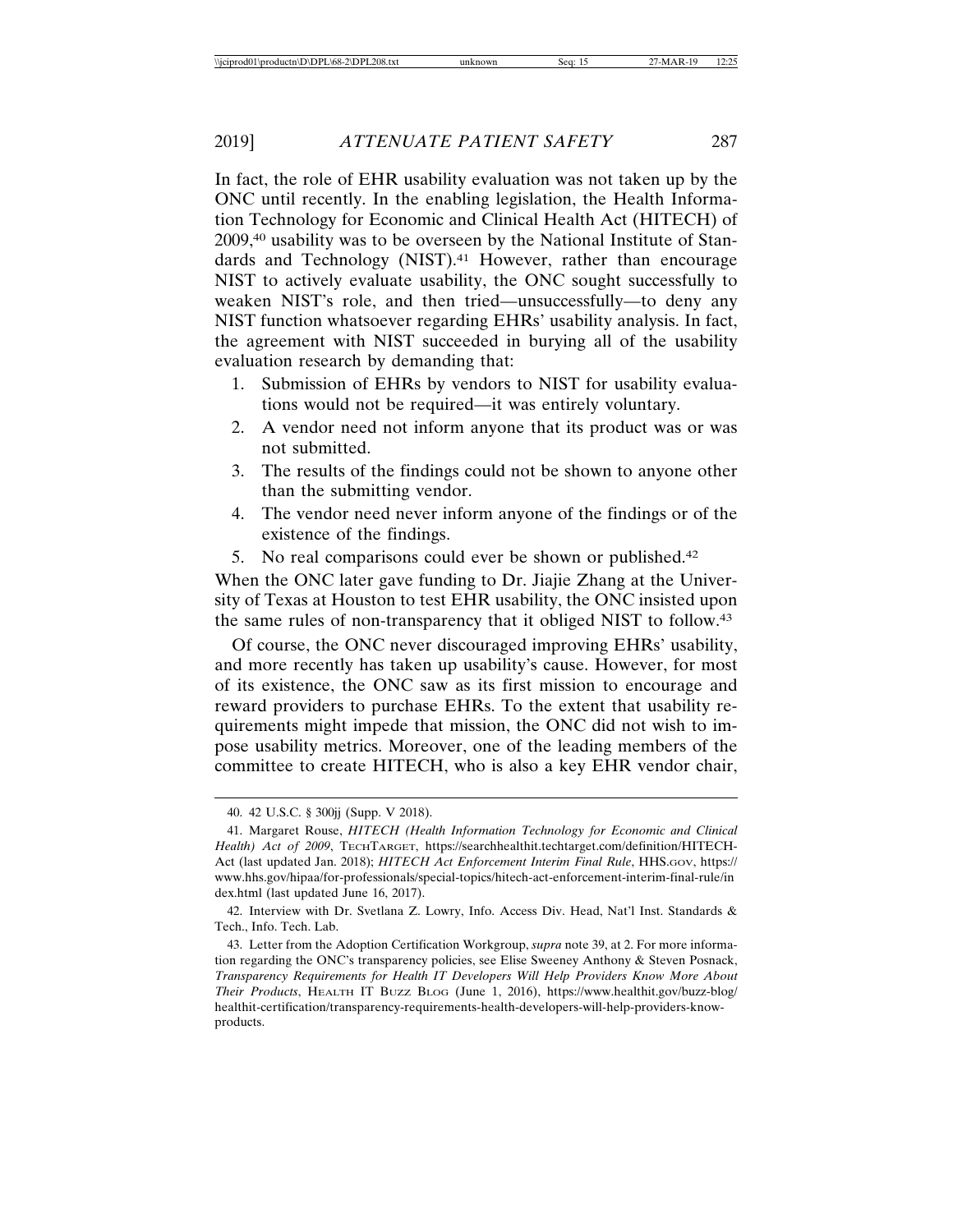famously stated that "usability testing will be included over my dead body."44

In the words of Dr. Shawn Martin, Senior Vice President of Advocacy, Practice Advancement, and Policy of the American Association of Family Practitioners, "I struggle to find an articulate and elegant way to describe what is so frustrating about electronic health records, but I think I have found a way to do so succinctly — they suck. They suck as products, and they suck the life out of everyone that uses them."45

#### **CONCLUSION**

The horror of medical error is so great, the cost of U.S. healthcare so outsized and troubling, the desire for technological solutions so pervasive, the societal impact of digital technologies so impressive, and the claims of EHRs so comforting that healthcare institutions sought solutions in computerization of medical records. EHRs, in fact, offer amazing and myriad advantages. They remove handwriting errors, speed orders instantly to the pharmacy, can be accessed anywhere, and provide digital audits. Additionally, they always oblige clinicians to specify exact medication routes, schedules, dosages, times, etc. They also offer order sets—collections of medications that are often used as a group. Last, via CDS, they warn of overdoses, drug-drug interactions, and drug allergies.

It is understandable, therefore, that so many in healthcare, government, and academia sought to deploy EHRs as quickly and as widely as possible. EHR vendors, not surprisingly, joined with EHR enthusiasts to reduce or eliminate regulation that might impede sales and implementation of the technology. The result was a successful effort to convince the FDA that regulation would be a hindrance to innovation and a barrier to speedy acceptance and sales. This was the setting for regulatory capture, creating what is essentially a regulatory-free zone where data standards, interoperability, and usability—the critical elements missing from EHRs—were allowed to go unaddressed. This was also the context that created compliant policy groups and regulators.

Two of the mechanisms employed by EHR vendors were the nondisclosure and hold harmless clauses. Collectively, these clauses limit clinicians' and IT staffs' access to information that would assist in

<sup>44.</sup> Shawn Martin, *EHR Market Needs Competition, Innovation*, IN THE TRENCHES BLOG (May 1, 2018, 8:00 AM), https://www.aafp.org/news/blogs/inthetrenches/entry/20180501ITT\_ehrs .html.

<sup>45.</sup> *Id.*